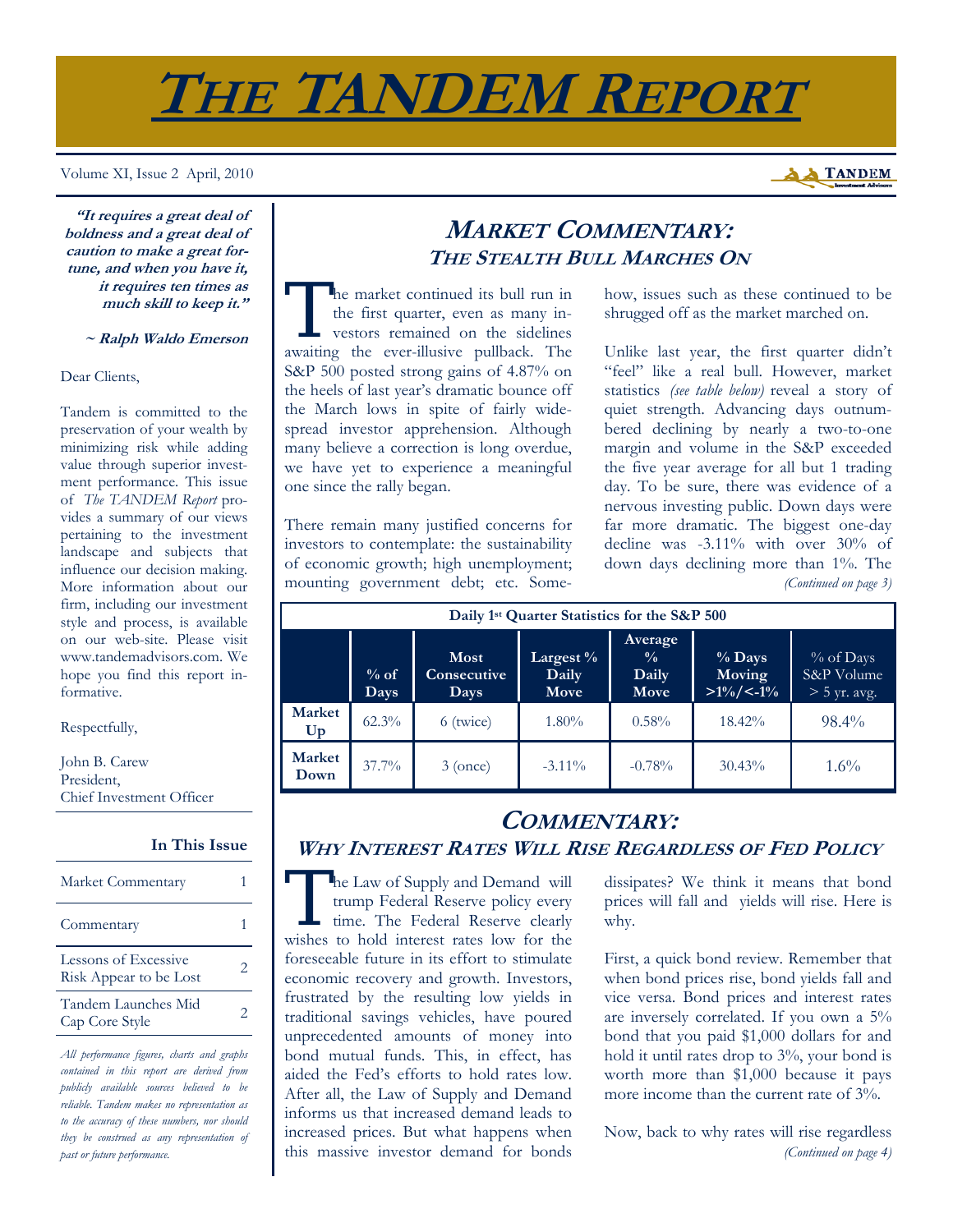# **THE LESSONS OF EXCESSIVE RISK APPEAR TO BE LOST ON THE "SMART MONEY"**

It's simple math really. If you lose half your money, you need to double what's left just to get back to even.<br>Rather than absorbing the lessons of the financial crineed to double what's left just to get back to even. sis, many investors are now swinging for the fences with their investment strategies in an effort to recoup their losses. Too often, risk is dismissed in pursuit of returns. If you can't afford to lose half your money, then don't lose half your money!

To be clear, this is not an argument for "conservative" investing, whatever that means. Taking on more risk than is appropriate can force investors into a position where they will take on ever more risk just to get back to where they started. In our opinion, most investors get this. In fact, it is clear that individual investors, like Tandem's clients, behaved rationally and responsibly leading up to and during the financial crisis. The "smart money" apparently did not.

Much of the so-called forward thinking about investing the past decade has come from the endowment funds of our colleges and universities. Their actions have been closely mirrored by pension funds. An article in the March 22nd edition of *Pensions*  $\dot{\mathcal{C}}$  *Investments* points out that, as a result of the recent financial crisis, both public and private funds find themselves under-funded for the obligations they have to their retirees. We would hasten to add that while the article did not specifically discuss endowments, they, too, are struggling to fund the operations they are supposed to support.

According to this article, public and private pension funds are opting for different paths to solvency. Private funds (corporations) will make up their shortfalls through increased contributions from profits. In our view, this is a

prudent response to recovering losses incurred by taking on excessive risk. Public funds (governments, municipalities, etc.), on the other hand, are reportedly considering taking on added risk to earn back what they lost. Isn't that what put them in this predicament in the first place?

We have long maintained that markets have failed to adequately price risk and that the majority of the stock market selloff in 2008 and 2009 was not a market event but rather one driven by a lack of liquidity for investors. Recent reports indicate that either others do not share our opinion or they have already forgotten what they should have learned.

Either way, public pensions funds (and certain large endowments as well) are beginning to take on riskier strategies in an effort to boost returns. These strategies rarely involve stocks. In fact, the latest strategy in vogue is called "Risk Parity". Risk Parity is achieved by taking on leverage to increase bond holdings *(see our "Commentary" on page 1 in case you don't know how we view this).* This will increase the contribution of bonds to the portfolio, and the smart money deems this a good thing. While it is true that bonds were the only asset class that experienced positive performance during the bear market, it is also the asset class that most resembles a bubble formation now.

Excessive risk led to the economic turmoil we are struggling to emerge from. The dust has barely settled and already crazy strategies are emerging. There was a time when our largest institutions just held stocks and bonds in their portfolios. Maybe one day soon that can be the "new" strategy. Until then, it continues to work just fine for us. Some people seem to forget that they are managing other peoples' money.

## **TANDEM IS PLEASED TO ANNOUNCE A MID CAP CORE STYLE**

S ince our firm's inception in 1990, Tandem has been<br>
cap is industry parlance for companies with a market<br>
cap is marge of \$10 billian. Market release in determined by considered a Large Cap manager. Until now. Large value in excess of \$10 billion. Market value is determined by multiplying a company's share price by the number of shares outstanding. Mid Cap stocks have a market value between \$2 billion and \$10 billion, while Small Cap stocks have market values less than \$2 billion.

Mid Cap Core is a logical extension. Our research model, which we call TVM, is fed by a database of stocks that primarily come from the Russell 1000. Most of these stocks are actually Mid Cap. While our *style* has been correctly identified as Large Cap because of our overall portfolio characteristics, we have been managing Mid Cap stocks within our portfolios for nearly twenty years. We have always offered two basic Large Cap Styles, now known as Large Cap Core and Equity. Large Cap Core requires that a dividend be paid while Equity does not. We also offer Balanced accounts that include a fixed income portfolio along with one of our equity styles.

Tandem's Mid Cap Core strategy is based on our Equity style. We use the same discipline, and process. We just use less than 100% of our database for research purposes. Mid Cap stocks are historically more volatile than Large Cap, but we believe it is an important option for our clients. While our Mid Cap Core is too new to offer a track record, our expectation is that we will continue to deliver *superior returns AND less risk* to our clients.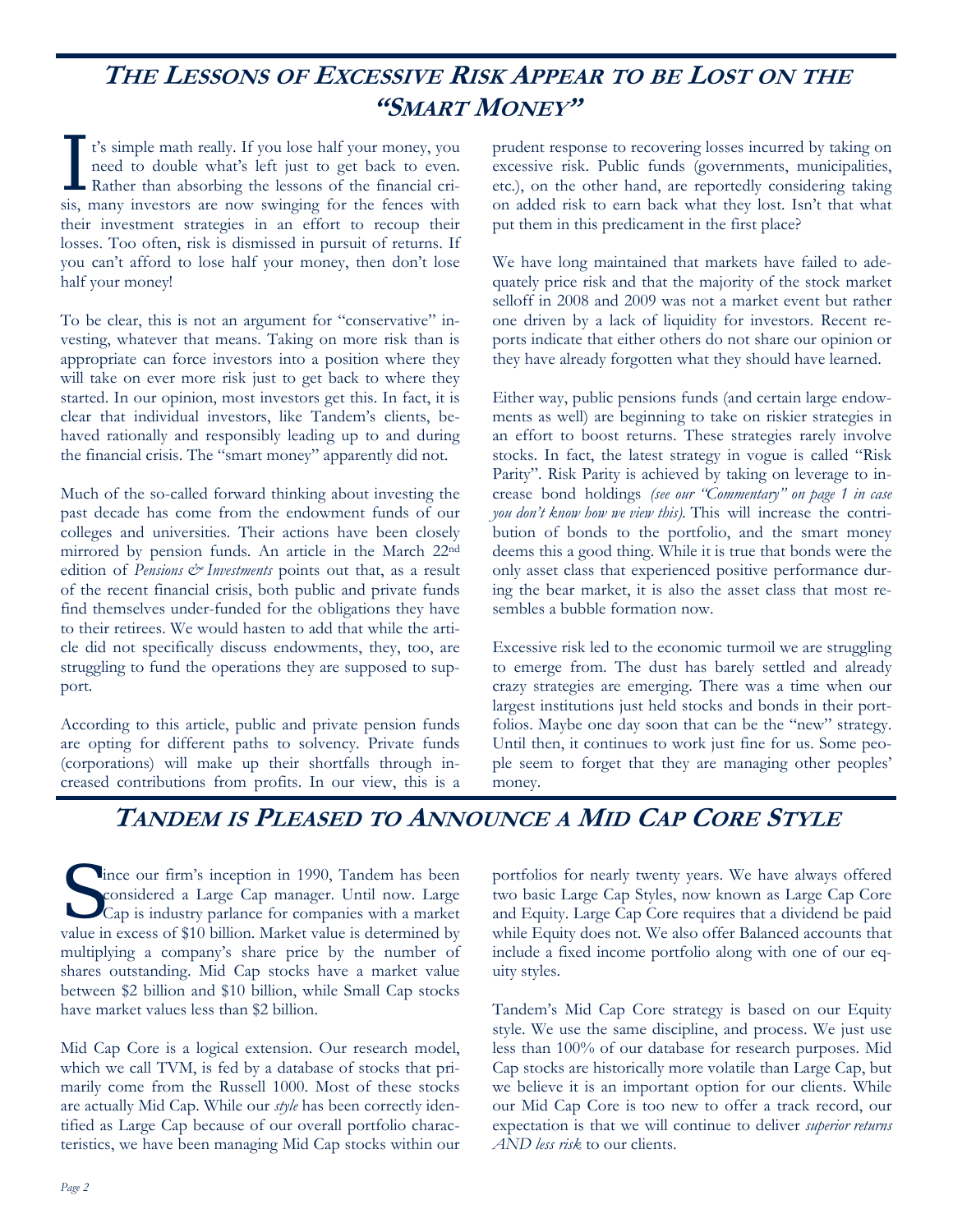### **MARKET COMMENTARY (CONTINUED)**

#### *(Continued from page 1)*

up days were more tempered, but remarkably consistent. With only 18% of up days gaining more than 1%, the average daily advance was a measured 0.58%. Some called the first quarter a stealth bull because its advance was tepid on a daily basis while being impressive cumulatively.

There is evidence that those fortunate enough to be in the market are increasingly cautious. The 2009 rally was led largely by those stocks that had been crushed the most during the great Bear Market of 2008. For the year, only three of the ten S&P industry sectors outperformed the S&P 500: Information Technology, Materials and Consumer Discretionary, volatile industries all. In the first quarter of 2010, four sectors outperformed the broader average, with Consumer Discretionary the only repeat. Consumer Staples and Industrials (more defensive sectors) joined the ranks along with Financials. Perhaps this sector rotation away from the more volatile industries indicates the desire to remain invested while being protected.

Tandem clients are more fully invested now than at any time in the last two years. Some of this is due to greater confidence beginning in December of 2008 resulting in putting cash back to work. Some is due to the appreciation of the securities we hold, decreasing the percentage of cash we hold, if not the dollar amount. Yet we too are cautious. We continue to overweight the less economically sensitive sectors like Health Care, Consumer Staples and Industrials, while having limited holdings in Energy and Financials.

Confirmation of justified optimism may be displayed in the chart below. In the stable market of the period between 2005 and mid-2008, fear was very low. The VIX index is also know as the fear indicator, and levels were low until

Spring of 2008, when Bear Sterns had to be sold to J.P. Morgan on St. Patrick's Day. After that, the fear index spiked to unprecedented levels until the market began to stabilize. Now, as the market continues its recovery, we find the VIX back at more normal levels, indicating fear has gone, if not skepticism.

As you may recall, we said at the time that the stock market decline was less a stock market event than a liquidity event. As investors spent the majority of the decade loading up on less-liquid investments (like real estate), stocks were all that could be sold quickly as the bursting bubble created a liquidity crisis. Certainly the crisis created a different economic environment that does affect stocks, but, unlike most bear markets, this one punished stocks for the sins of other asset classes.

Thus, it makes sense to us that stocks would recover to a more normalized level and fear would abate. We do not know where that more normalized level may be. We may not be there yet, or we may have overshot it. So we proceed with caution, but we participate nonetheless.

We believe the prudent strategy to follow is to invest in businesses that grow their earnings (and dividends) in any economic environment. The stocks of these businesses tend to be less volatile, and we still find value in these areas. But we can never be too sure. We will continue to rely on our sell discipline, which places exit stops under the market price of certain portfolio holdings. By doing so, if our holdings begin to decline, we become sellers automatically. This approach has served us well over the years and affords us the opportunity to participate in a rising market (even one that makes many nervous) while having confidence that our risk is controlled. So, for now, *laissez les bon temps rouler!* But keep risk control on the front burner.

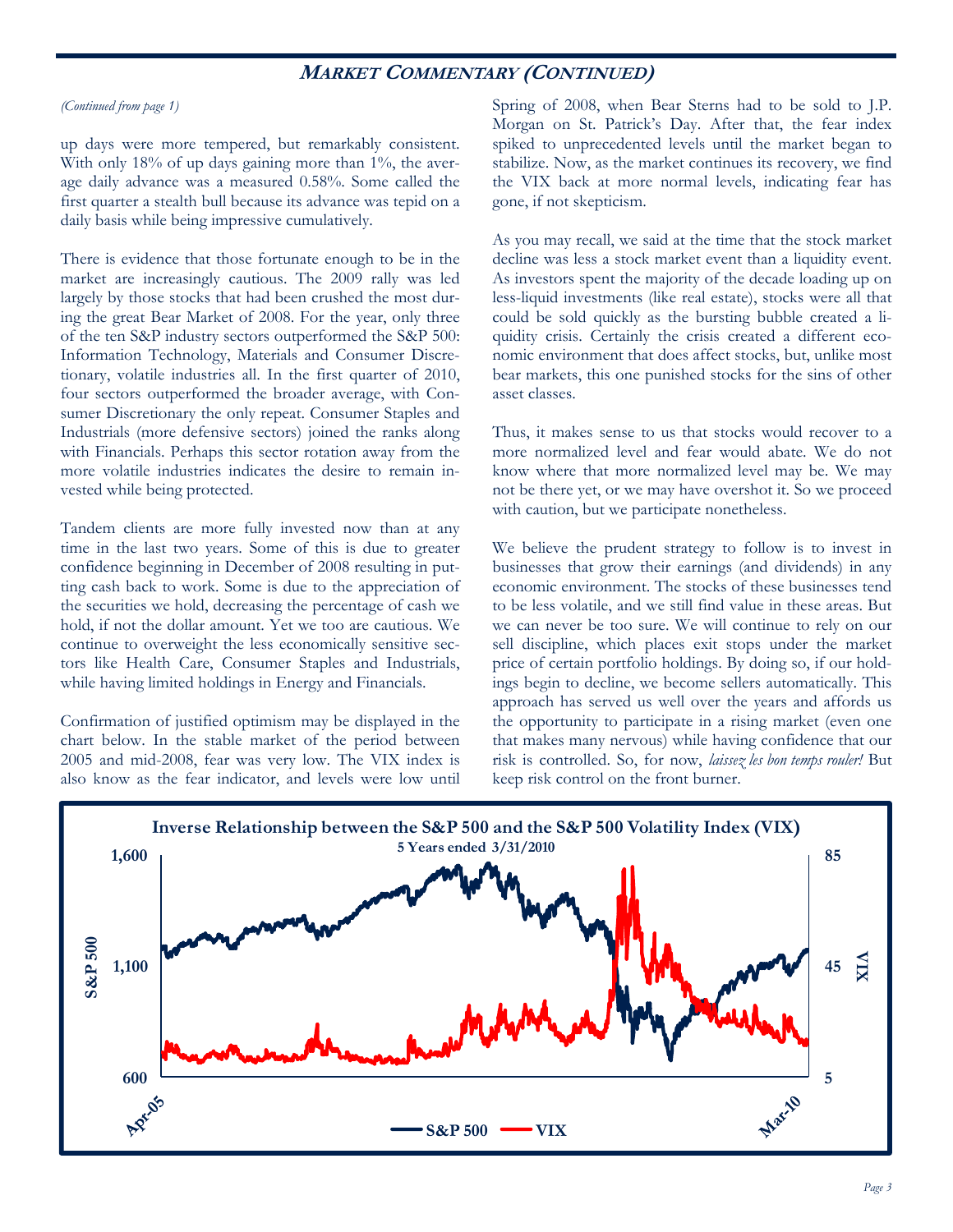### **COMMENTARY (CONTINUED)**



*<sup>(</sup>Continued from page 1)* 

of Fed policy. Simply put, the current level of investor demand for bond funds is unsustainable. According to the Investment Company Institute, investors added an average of \$33.9 billion to bond mutual funds annually between 1984 and 2008. The largest annual increase was \$140.6 billion in 2002, and 7 times investors took out more than they put in during this period. In 2009, investors added a net total of \$375.5 billion - 2.67 times the previous record amount. A look at the chart below shows a strong correlation between fund flows and bond yields. Every spike in flows (demand, the red line) corresponds to a low in interest rates. Similarly, when flows decline, rates rise. One doesn't need to be a practicing forecaster to conclude that the dramatic spike in 2009 flows will likely be followed by a decline to more normal levels, resulting in higher interest rates.

We believe that the 2009 levels of new money going into bond funds is a bubble waiting to pop. From 1984 through 2008, money going into stock funds exceeded money going into bond funds by 2.5 to 1. The most ever added to stock

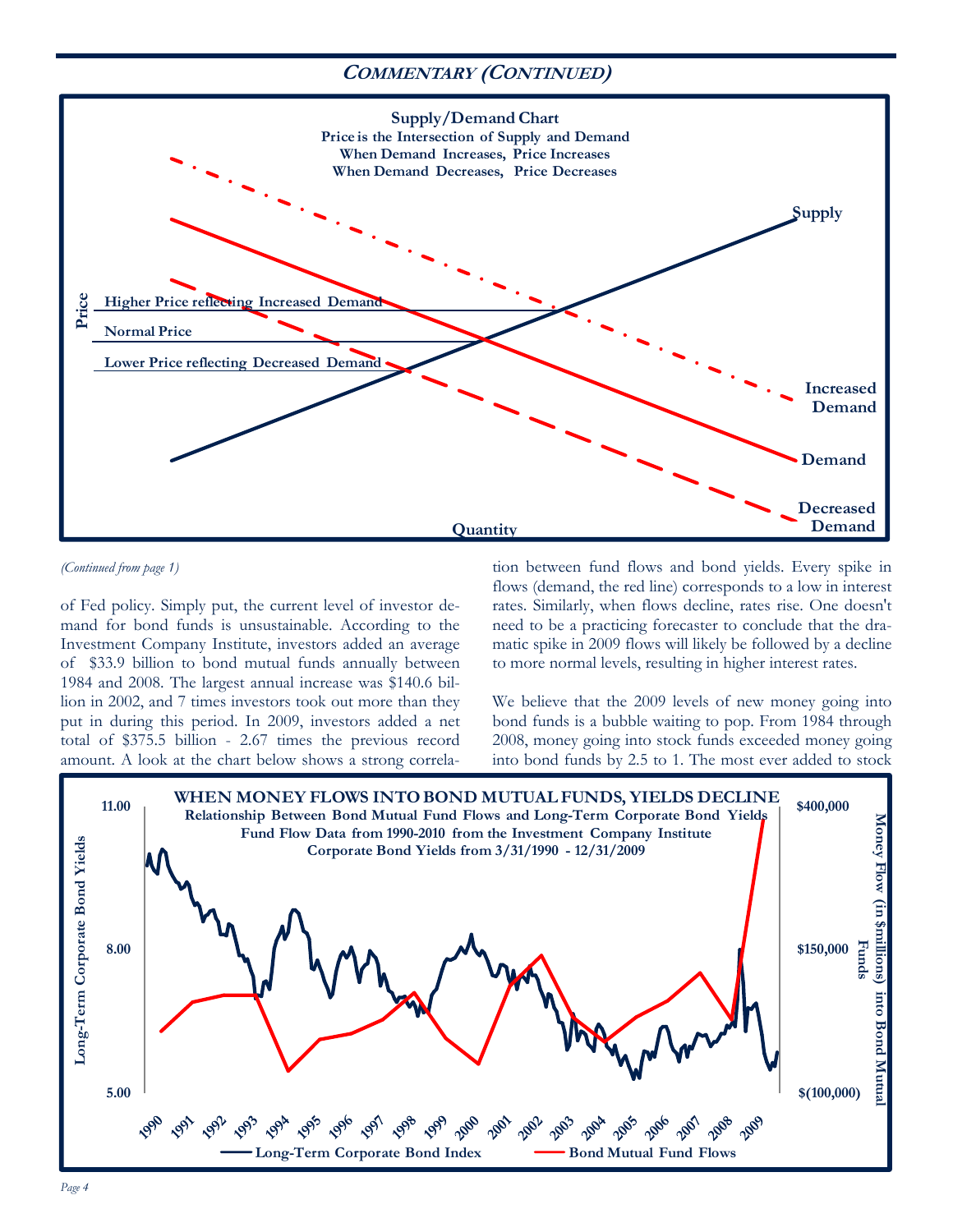### **COMMENTARY (CONTINUED)**

#### *(Continued from page 4)*

funds in one year was only \$309.4 billion (versus the \$375.5 billion into bonds in 2009). Much of the new money going into bond funds now has come at the expense of stock funds. Yet the chart below shows a bottoming and reversal in 2008 and 2009, just as the market was turning around. With history as our guide, we expect both bond and stock mutual fund flows to normalize as the stock market is more widely perceived to be on solid footing.

lation to the direction of markets. It is our contention that excessive demand for bond funds has created a bubble, and when demand dries up, the bond market will implode.

For investors seeking the principal protection bonds offer, we prefer direct ownership of bonds to participating in a bond fund. For investors seeking income, we prefer stocks with rising dividend streams. While the Fed desires to stimulate growth through low interest rates, current demand will eventually be curtailed, sending rates higher even if the



Unfortunately, many bond fund investors do not fully appreciate that they can lose money. When you own a bond, regardless of what interest rates do, you can get your principal back if you hold the bond to maturity. When you own a bond *fund*, you don't own bonds. You own shares of a fund. Those share prices not only rise and fall in value, but they do not mature. This means that return of principal is not a certainty by any means.

We fear that as these unsuspecting investors come to grips with the fact that they have lost money in their bond funds, many will sell their funds, sending bond prices lower and yields higher. Another bubble will pop.

Lest we be accused of cherry-picking data to suit our purpose, we have created the accompanying chart above to indicate the importance of fund flows to stock mutual funds as well. The evidence is clear. While there are certainly important external factors that influence the direction of both stock and bond prices, investor demand has a strong correFed has not raised the rates it directly influences.

Many have cautioned against Treasury bonds. We strongly disagree. The surge in demand has increased the price of all bonds - corporates, junk and municipals alike. In fact, the difference in interest rates between investment grade corporates, municipals (taxable-equivalent yield) and Treasuries is now so miniscule that we cannot justify taking on added risk for so little added return. Therefore, our bond strategy is chiefly to hold short-term treasuries and wait for the bubble to pop. When interest rates rise, we will be able to take advantage of the aftermath for our clients that want to hold bonds.

Of course, the bond market can influence the stock market as well. If we are correct, we expect stocks to become more favored by investors fleeing their bond funds. Bubbles can last a long time. Yet the charts that we have constructed for this article provide as clear a picture as we could have imagined. Excesses are not sustainable. The Law of Supply and Demand is constant.